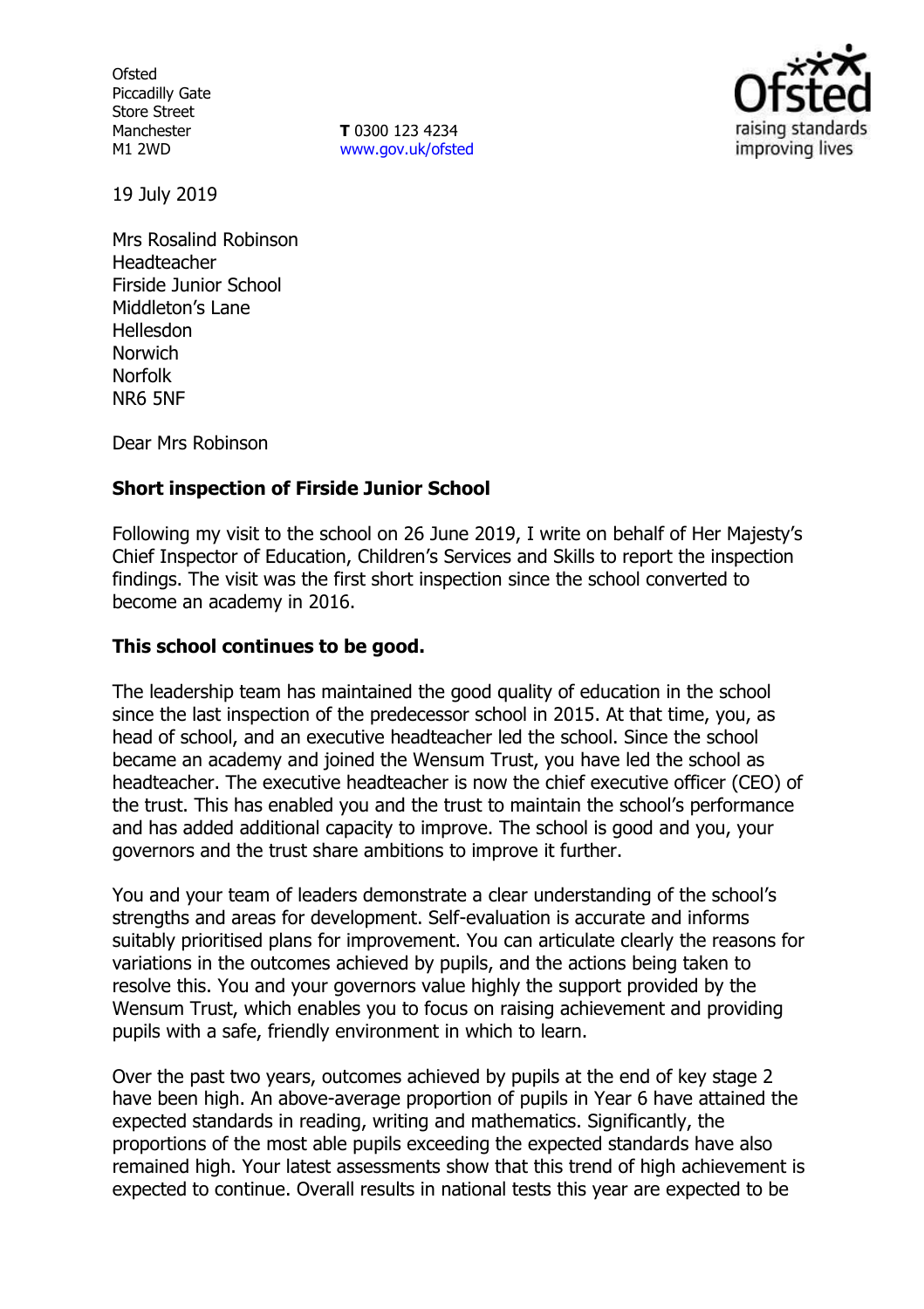

above average.

Responses from pupils, parents and carers, and staff were overwhelmingly supportive of the school. Parents praised the efforts made by staff to provide their children with good opportunities to learn and ensure that they are fully prepared for the next stage. A few expressed that they would like better communication with staff about their child's progress.

# **Safeguarding is effective.**

A recent review of safeguarding led by the local authority helped you to identify what aspects of safeguarding work well, and also a few areas that needed tightening up to keep pupils fully safe. You have acted on its recommendations and robust procedures are now firmly in place. You and two other designated leads for safeguarding work together to manage concerns raised by staff. Detailed online records are maintained systematically to ensure that concerns are followed up and monitored routinely. Links with external support agencies, and parents and carers are well established. Staff training in safeguarding, including the 'Prevent' duty, is up to date. Suitable assessments are in place to manage the risks attached to keeping pupils safe on the school site, but these procedures have not been fully tested to gauge that they work well enough.

## **Inspection findings**

- To determine whether the school remained good, I followed four key lines of enquiry during the inspection. These were based on the school's published performance information and analysis of the school's and the trust's websites. I focused on: leaders' views about the progress made by all pupils, particularly disadvantaged pupils, the most able and those with special educational needs and/or disabilities (SEND); the actions taken by you and other leaders to monitor the quality of teaching, learning and assessment, and evaluate the impact this is having on the learning and progress of all pupils; whether school is a safe, stimulating and enjoyable place to be; and the effectiveness of the school's arrangements to safeguard pupils.
- Published data shows that the progress made by pupils from their above-average starting points in Year 3 is broadly average in writing and below average in reading and mathematics. Your views, and those of governors and the trust, based on your testing of pupils at the start of Year 3, are that the learning and progress of a small minority of pupils slow over the summer months following key stage 1 tests. When they arrive in school, these pupils need additional support to catch up with their learning. Furthermore, you also acknowledge that, in the past, not enough has been done to maintain the good start made by the most able pupils who arrive in Year 3 having exceeded the expected standards.
- This work has begun and is leading to improvement. Your teachers are liaising more closely with staff in local infant schools to moderate pupils' work and gain a better understanding of their assessments and procedures for teaching reading and mathematics. Recent staff training has focused on planning learning that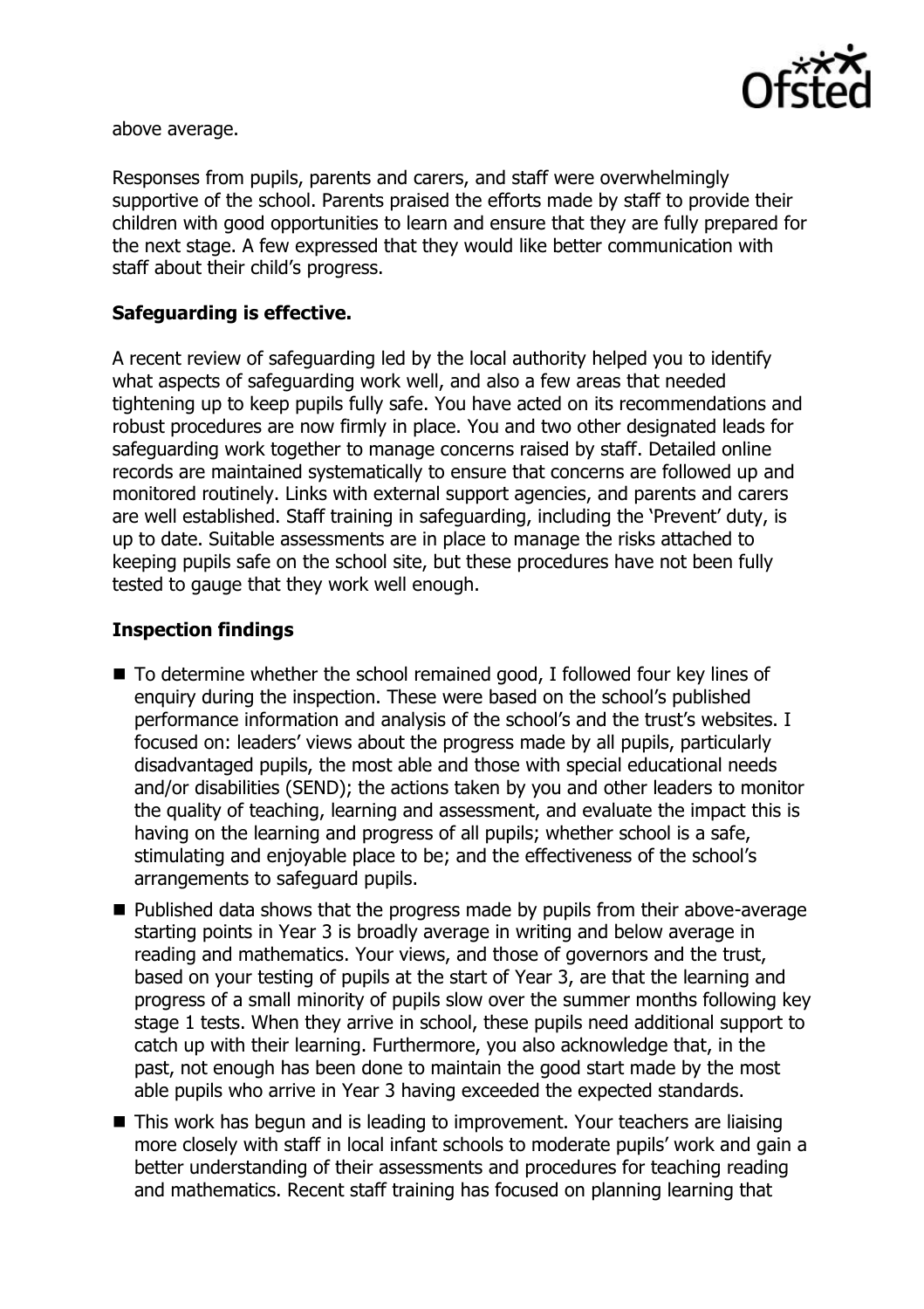

enables the least able pupils to learn effectively and also enables the most able pupils to progress well. This is leading to improvement, but at this stage remains 'work in progress'.

- The needs of the school's small proportion of pupils with SEND are known well, and this ensures that they receive help in lessons and additional support to help them make sufficient progress. Disadvantaged pupils in Year 6 made broadly average progress in 2017, but overall progress rates fell in reading and mathematics last year. To improve this, you have revised your plans for using pupil premium funding this year. You and your governors continue to monitor this group of pupils closely. You anticipate that the outcomes achieved by disadvantaged pupils in national tests this year will rise to above average.
- **Findings from our joint observations of pupils at work in lessons supported your** view that good-quality teaching enables pupils to make good progress. Recently qualified teachers and more experienced staff provide a good blend of established routines and fresh ideas. Staffing changes have led to a few inconsistencies. Your routine monitoring has identified where these lie and training is being provided to enable staff to develop their practice.
- Teachers forge good relations with pupils and manage pupils' behaviour well. Their planning is based on detailed subject knowledge. Teaching assistants are deployed effectively in lessons to support pupils' learning. Effective questioning and group discussion, and regular opportunities to share with their partners, enliven learners. Pupils work hard and are keen to contribute their ideas. They thrive on the regular praise provided by staff.
- In English, pupils' books show good examples of planning their work and regular opportunities to write at length. Regular, written feedback provided by teachers shows pupils how to improve their work. This makes a significant contribution to the development of their writing. A minority of younger, less able pupils need more help with their handwriting, and higher expectations of presenting their work neatly. My meeting with a small group of Year 3 pupils confirmed that early reading is taught effectively. All of them read with some fluency and knew what to do when they encountered difficult or unfamiliar words.
- In mathematics, teachers use the same mathematical language to ensure that pupils understand fully and to avoid any misconceptions developing. Learning is planned to match the different abilities of pupils. However, lengthy introductions and modelling of calculations for all pupils at the same time reduces the impact of this planning. Some tasks are too easy for the most able pupils. Their books show good examples of learning calculation of number, time, shape and geometry, but fewer opportunities to apply these skills in challenging problemsolving and reasoning tasks.
- The deployment of an additional teacher in Year 6 enables you to reduce significantly the number of pupils in each class so that teaching is matched to their different abilities. This also enables you to intervene to support those pupils at risk of underachieving and ensure that they are fully prepared for national tests at the end of the key stage. Your aim of securing good progress in reading, writing and mathematics has limited the time spent by leaders on promoting pupils' learning in foundation subjects. Routine assessment of learning in subjects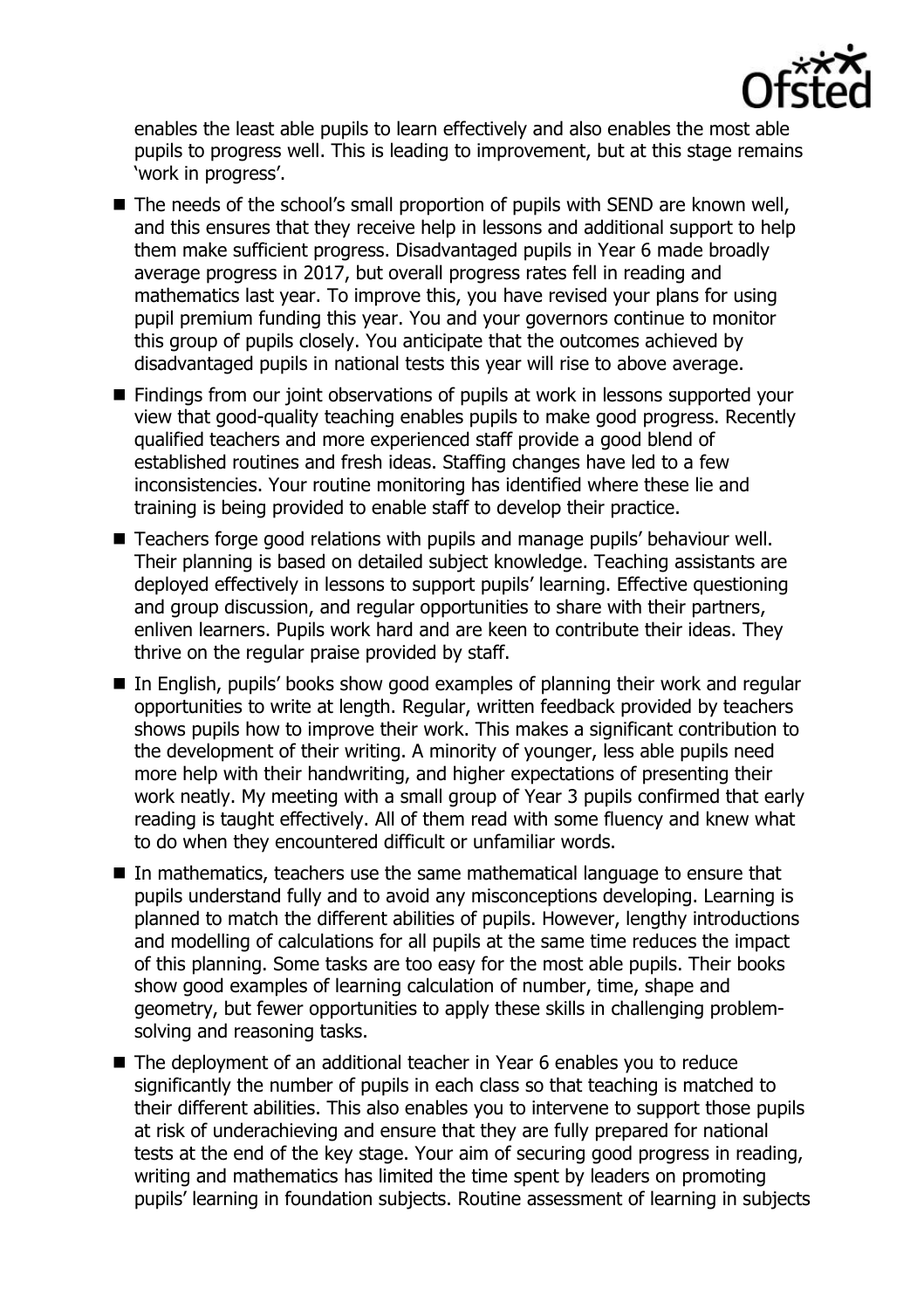

taught in the afternoons is new this year. More time is needed for this to become firmly established.

**Pupils' personal development, behaviour and welfare are good. Teachers provide** pupils with rich, stimulating environments in which to learn. Classrooms are calm and purposeful. Pupils' conduct around school was exemplary throughout the inspection. Your records show that pupils attend regularly and behave well. Very few pupils are excluded from school. Those pupils who met with me said that school is a safe, stimulating and enjoyable place to be. They feel safe in school and say that although bullying does happen, staff will always sort it out. They enthused about the off-site trips and residential experiences provided for them. In assembly, pupils' singing was exceptional and made a good contribution to their enjoyment of school.

# **Next steps for the school**

Leaders and those responsible for governance should ensure that:

- their monitoring of teaching and learning focuses closely and reports upon whether the expectations teachers have of pupils are high enough and that learning fully challenges the most able pupils to achieve their very best
- standary assessment of pupils' learning and progress in foundation subjects becomes firmly established and shows clearly that, across all subjects, good teaching leads to good progress made by pupils.

I am copying this letter to the chair of the local governing body, the CEO of the Wensum Trust, the regional schools commissioner and the director of children's services for Norfolk. This letter will be published on the Ofsted website.

Yours sincerely

John Mitcheson **Her Majesty's Inspector**

## **Information about the inspection**

During the inspection, I met with you and your team of senior leaders, a group of Year 6 pupils, a group of Year 3 readers, four members of the local governing body and the CEO of the Wensum Trust.

I attended an assembly. I walked the school grounds with the CEO at lunchtime to observe pupils at play. You joined me during the morning to observe pupils at work in lessons, and also to discuss the school's safeguarding arrangements.

I reviewed a range of documents, including your self-review and improvement plan, safeguarding policy and procedures including the single central record, and records of behaviour and attendance. I considered 23 free-text responses from parents